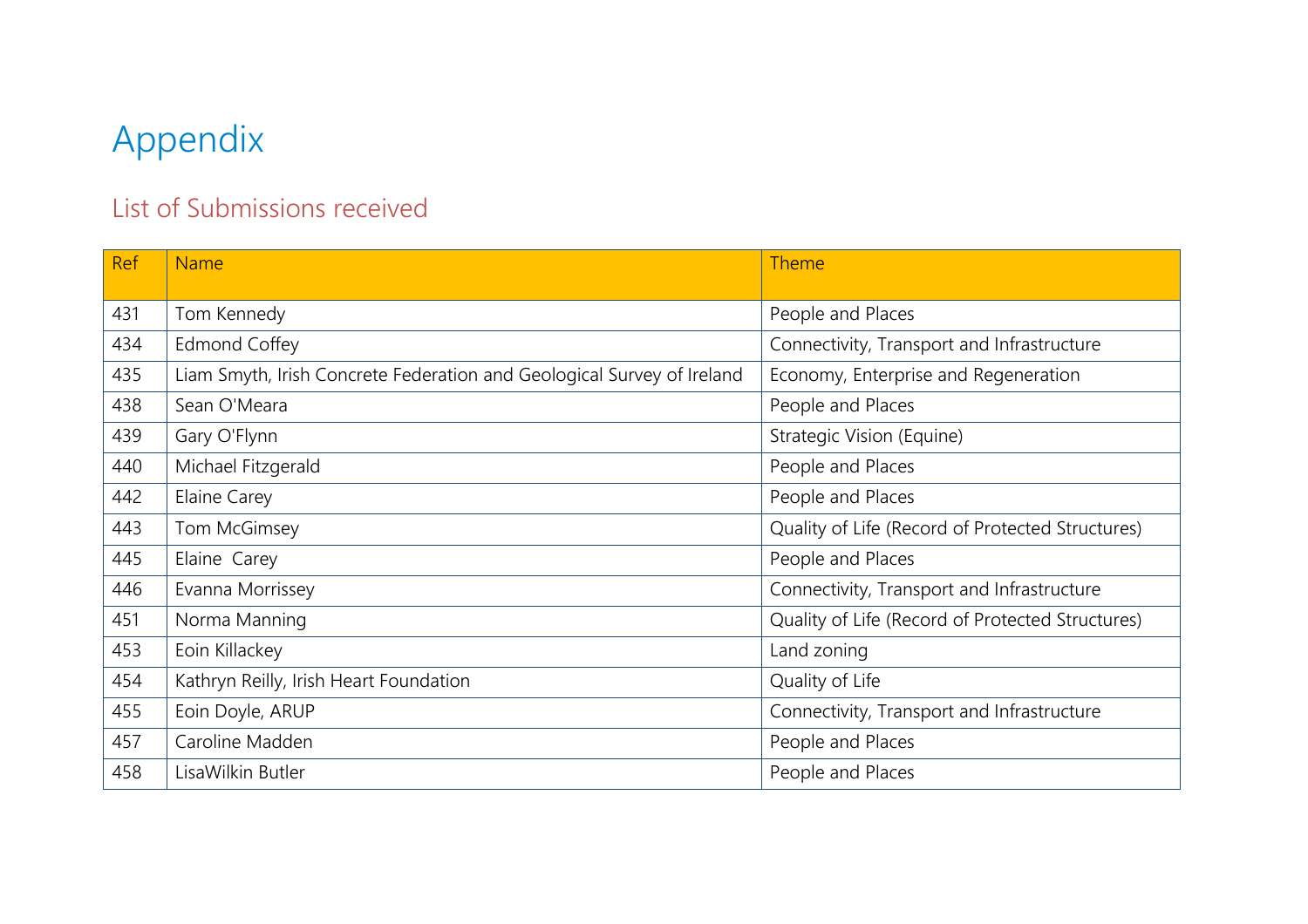| 461                        | John Nolan, Tipperary County Council             | Connectivity, Transport and Infrastructure    |  |
|----------------------------|--------------------------------------------------|-----------------------------------------------|--|
| 465<br>Cllr Fiona Bonfield |                                                  | People and Places                             |  |
| 471                        | Trish Smullen, Geological Survey of Ireland      | Environment, Ecology and Water Systems        |  |
| 472                        | Offaly County Council                            | <b>Strategic Vision</b>                       |  |
| 473                        | Aisling Dineen, Transport Infrastructure Ireland | Connectivity, Transport and Infrastructure    |  |
| 474                        | <b>Caiseal Conservation Committee</b>            | Quality of Life (Ahenny and Surrounding area) |  |
| 475                        | Dan Fahey                                        | Economy, Enterprise and Regeneration          |  |
| 477                        | Maria Tobin                                      | Quality of Life (Ahenny and Surrounding area) |  |
| 478<br><b>Edmond Cody</b>  |                                                  | Quality of Life (Ahenny and Surrounding area) |  |
| 479<br>Mark Lonergan       |                                                  | Quality of Life (Ahenny and Surrounding area) |  |
| 480<br>Genevieve Cooney    |                                                  | Quality of Life (Ahenny and Surrounding area) |  |
| 481                        | Edward O'Shea                                    | Quality of Life (Ahenny and Surrounding area) |  |
| 482<br>Genevieve Cooney    |                                                  | Quality of Life (Ahenny and Surrounding area) |  |
| 483<br>Anne Baily          |                                                  | Quality of Life (Ahenny and Surrounding area) |  |
| 484<br>Antoinette Neill    |                                                  | Quality of Life (Ahenny and Surrounding area) |  |
| 486                        | Margaret Tobin                                   | Quality of Life (Ahenny and Surrounding area) |  |
| 487                        | Anna Morrissey                                   | Quality of Life (Ahenny and Surrounding area) |  |
| 489                        | Tullahought Tidy Towns                           | Quality of Life (Ahenny and Surrounding area) |  |
| 491                        | Noel Guiry                                       | Land zoning                                   |  |
| 493                        | Tim Ryan                                         | People and Places (Tipperary Town)            |  |
| 494                        | Eddie Tobin                                      | Quality of Life (Ahenny and Surrounding area) |  |
| 495                        | Tom Morrissey                                    | Quality of Life (Ahenny and Surrounding area) |  |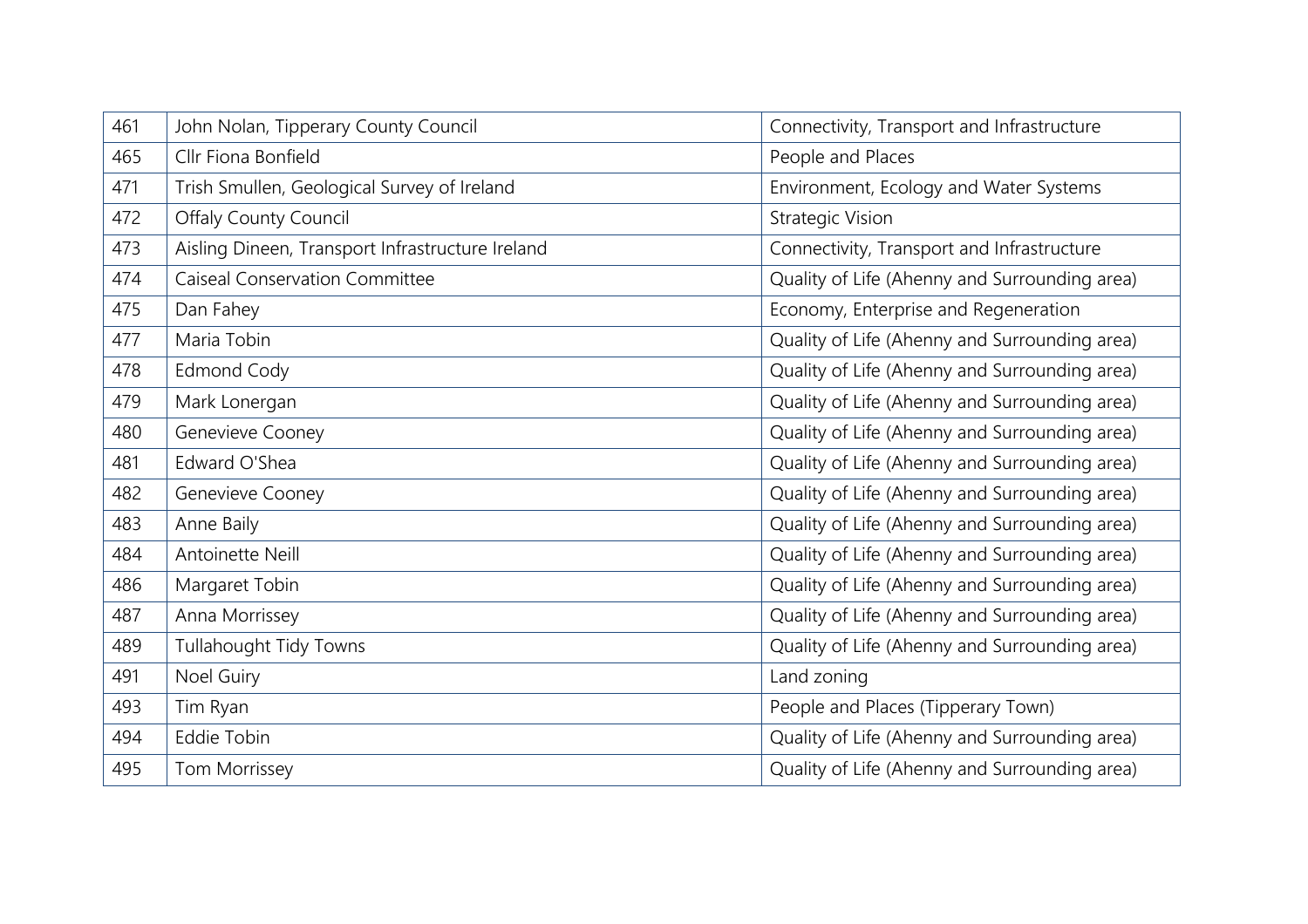| 496                                               | Frank Walsh, Lingaun Valley Tourism<br>Quality of Life (Ahenny and Surrounding area) |                                               |
|---------------------------------------------------|--------------------------------------------------------------------------------------|-----------------------------------------------|
| 499<br>Stephen Cunningham<br>Land zoning          |                                                                                      |                                               |
| 500                                               | David Galvin, Environmental Protection Agency                                        | Environment, Ecology and Water Systems        |
| 501                                               | Leo Cody                                                                             | Quality of Life (Ahenny and Surrounding area) |
| 502                                               | Kay Cody                                                                             | Quality of Life (Ahenny and Surrounding area) |
| 503                                               | <b>Richard Walsh</b>                                                                 | Quality of Life (Ahenny and Surrounding area) |
| 504                                               | Jacqui Traynor, Department of Transport                                              | Connectivity, Transport and Infrastructure    |
| 505                                               | Ben Gallagher                                                                        | People and Places                             |
| 506<br><b>Emer Neville</b><br>People and Places   |                                                                                      |                                               |
| Quality of Life<br>507<br><b>Pauline Cummins</b>  |                                                                                      |                                               |
| 508<br>Mark Adamsun, Office of Public Works       |                                                                                      | Environment, Ecology and Water Systems        |
| 511<br>Jim Ryan<br>People and Places              |                                                                                      |                                               |
| 513<br>Lara Costello<br>Strategic Vision (Equine) |                                                                                      |                                               |
| 514                                               | Environment, Ecology and Water Systems<br>Oliver McGrath, Inland Fisheries Ireland   |                                               |
| 516                                               | <b>Walter Power</b>                                                                  | Environment, Ecology and Water Systems        |
| 517                                               | <b>Walter Power</b>                                                                  | Quality of Life (Ahenny and Surrounding area) |
| 518                                               | Anna Fee                                                                             | Strategic Vision (Equine)                     |
| 520                                               | Martin Delaney                                                                       | <b>Strategic Vision</b>                       |
| 523                                               | Sean O'Meara                                                                         | People and Places                             |
| 524                                               | Teresa Sheehan                                                                       | Quality of Life (Ahenny and Surrounding area) |
| 525                                               | John Sheehan<br>Quality of Life (Ahenny and Surrounding area)                        |                                               |
| 526                                               | John Sheehan                                                                         | Quality of Life (Ahenny and Surrounding area) |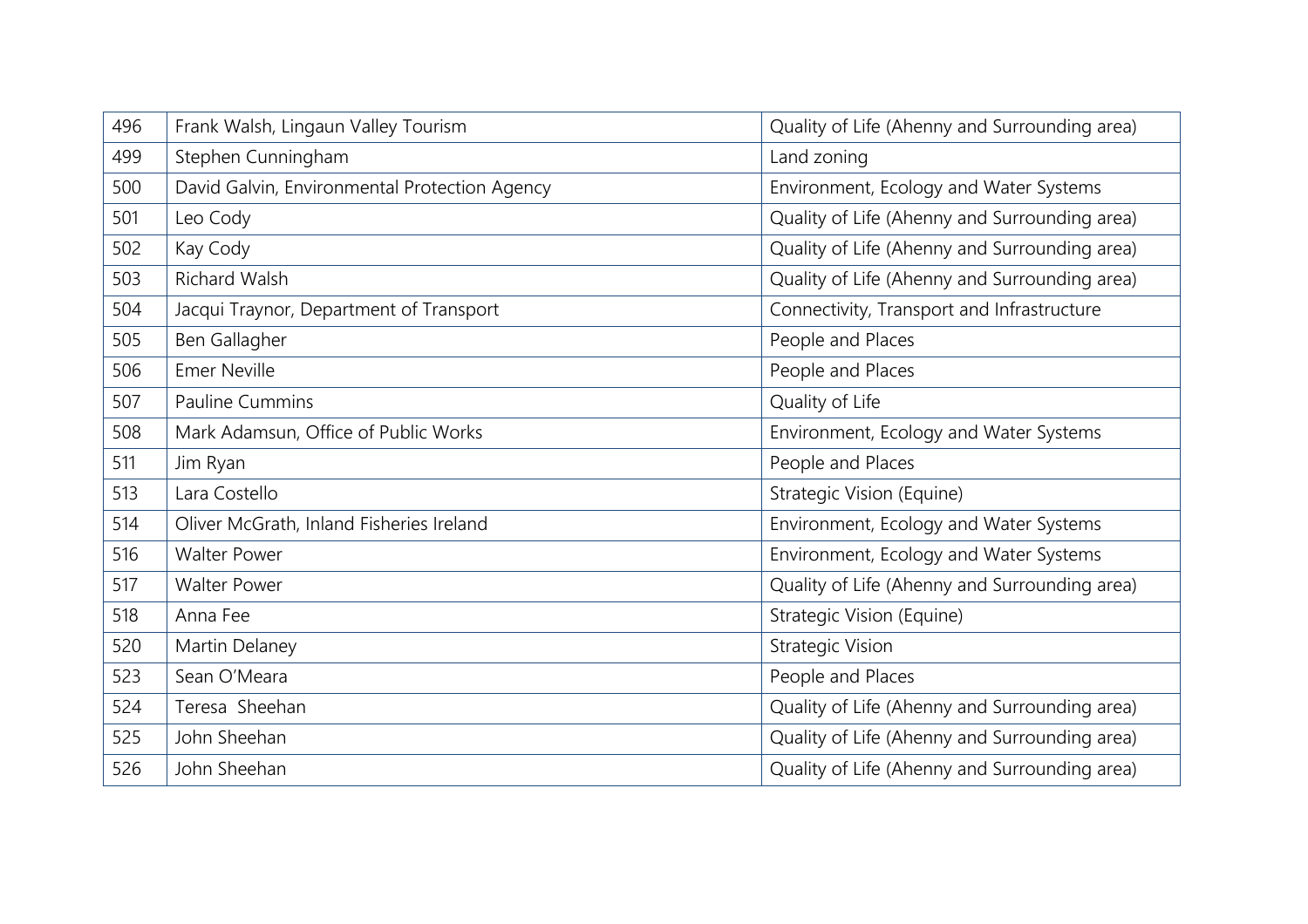| 527                       | Quality of Life (Ahenny and Surrounding area)<br>Mairead Sheehan |                                                  |  |
|---------------------------|------------------------------------------------------------------|--------------------------------------------------|--|
| 528                       | Gearóid Fitzgibbon                                               | Economy, Enterprise and Regeneration             |  |
| 529                       | Paul McCarthy                                                    | Connectivity, Transport and Infrastructure       |  |
| 535                       | Gerarda Heffernan                                                | Connectivity, Transport and Infrastructure       |  |
| 536                       | Laura Barrett                                                    | Strategic Vision (Equine)                        |  |
| 537                       | Denis Mulhair                                                    | People and Places (Tipperary Town)               |  |
| 538                       | Public Participation Network Tipperary                           | People and Places                                |  |
| 539                       | Kilkenny County Council                                          | Quality of Life                                  |  |
| 540<br>Declan Blanchfield |                                                                  | Quality of Life (Ahenny and Surrounding area)    |  |
| 541<br>Yvonne Mccollum    |                                                                  | Quality of Life (Ahenny and Surrounding area)    |  |
| 542<br>Yvonne Mccollum    |                                                                  | Quality of Life (Ahenny and Surrounding area)    |  |
| 543                       | Cllr Annemarie Ryan                                              | People and Places (Tipperary Town)               |  |
| 544<br>Anne Mulhair       |                                                                  | People and Places (Tipperary Town)               |  |
| 545                       | Cornelius Traas<br>Economy, Enterprise and Regeneration          |                                                  |  |
| 546                       | Alison Harvey, Heritage Council                                  | People and Places                                |  |
| 547                       | Jerry Griffin                                                    | Quality of Life                                  |  |
| 548                       | Lucy Moore                                                       | People and Places                                |  |
| 549                       | Michael Leonard                                                  | People and Places                                |  |
| 550                       | Felix Finke                                                      | Quality of Life (Record of Protected Structures) |  |
| 551                       | Eleanor Moloney                                                  | People and Places (Emly)                         |  |
| 552                       | David Bridges                                                    | People and Places                                |  |
| 554                       | Frank O'Keeffe                                                   | People and Places (Tipperary Town)               |  |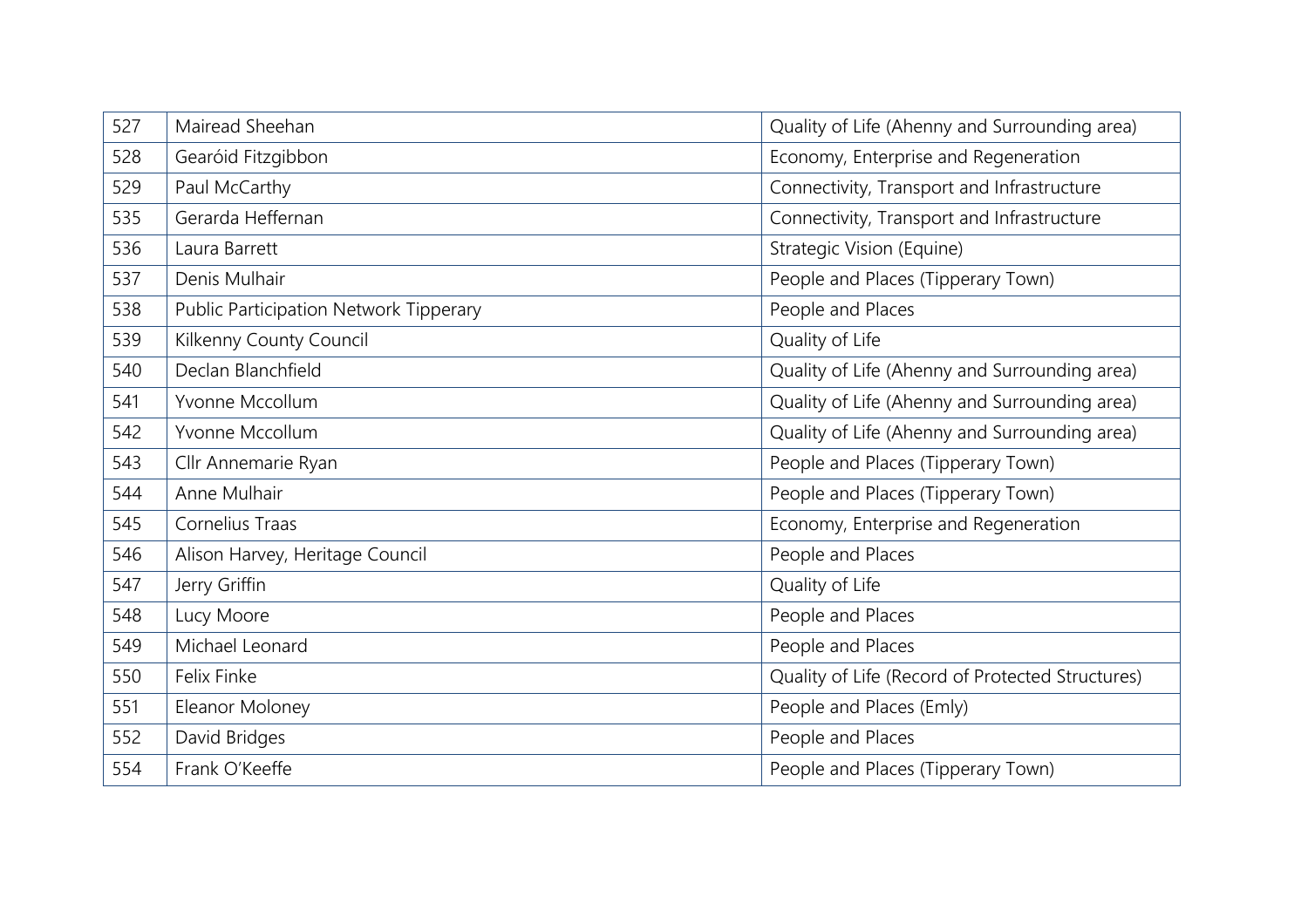| 555                                              | Maggie Moloney, The Rhododendron Walking Festival Committee.<br><b>Strategic Vision</b>           |                                               |
|--------------------------------------------------|---------------------------------------------------------------------------------------------------|-----------------------------------------------|
| 556                                              | Patricia O'Dwyer                                                                                  | People and Places (Tipperary Town)            |
| 557                                              | Katie Gorman                                                                                      | Quality of Life (Ahenny and Surrounding area) |
| 558                                              | Joan O'Gorman                                                                                     | Quality of Life (Ahenny and Surrounding area) |
| 559                                              | Katie O'Gorman                                                                                    | Quality of Life (Ahenny and Surrounding area) |
| 560                                              | Joan O'Gorman                                                                                     | Quality of Life (Ahenny and Surrounding area) |
| 561                                              | Pat O'Gorman                                                                                      | Quality of Life (Ahenny and Surrounding area) |
| 563                                              | Mary O'Connor                                                                                     | People and Places (Tipperary Town)            |
| 564<br>Cllr Michael O'Meara<br>People and Places |                                                                                                   |                                               |
| People and Places<br>565<br>Emily Graafland      |                                                                                                   |                                               |
| 566<br>Patti O'Neill                             |                                                                                                   | Environment, Ecology and Water Systems        |
| 567                                              | Patti O'Neill                                                                                     | Environment, Ecology and Water Systems        |
| Cllr Michael O'Meara<br>People and Places<br>568 |                                                                                                   |                                               |
| 569<br>People and Places<br>Cllr Annemarie Ryan  |                                                                                                   |                                               |
| 570                                              | Derry O'Donnell, Energy Communities Tipperary Cooperative<br>Economy, Enterprise and Regeneration |                                               |
| 571                                              | <b>Tipperary LCDC</b>                                                                             | <b>Strategic Vision</b>                       |
| 572                                              | Liam Heaphy, University College Cork                                                              | People and Places                             |
| 573                                              | Una Mac Namara                                                                                    | Economy, Enterprise and Regeneration          |
| 574                                              | Andrew Hogan                                                                                      | Strategic Vision (Equine)                     |
| 575                                              | Peter Smith                                                                                       | Quality of Life (Ahenny and Surrounding area) |
| 576                                              | <b>Tom Peters</b>                                                                                 | People and Places                             |
| 577                                              | Tony Musiol, Carrick on Suir Tourism and Development Committee                                    | People and Places                             |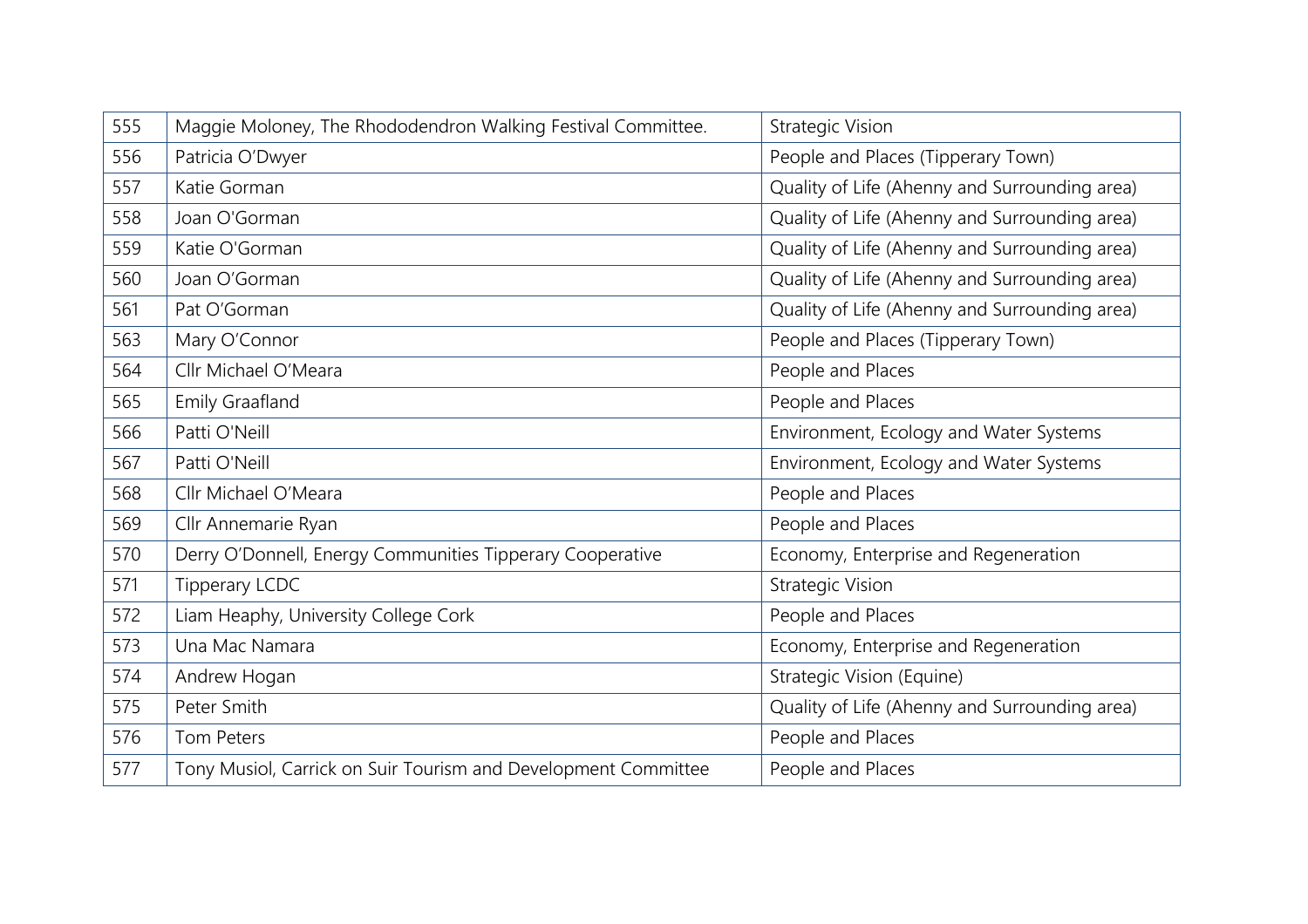| 578                                                          | Rob O'Donnell, Green Party             | <b>Strategic Vision</b>                       |  |
|--------------------------------------------------------------|----------------------------------------|-----------------------------------------------|--|
| 579                                                          | Rob O'Donnell, Green Party             | <b>Strategic Vision</b>                       |  |
| 580                                                          | Rob O'Donnell, Green Party             | <b>Strategic Vision</b>                       |  |
| 581                                                          | Katrina Quinlan                        | People and Places (Tipperary Town)            |  |
| 582                                                          | Rob O'Donnell, Green Party             | <b>Strategic Vision</b>                       |  |
| 583                                                          | Lisa McGrath                           | People and Places (Tipperary Town)            |  |
| 584                                                          | Katrina Quinlan                        | People and Places (Tipperary Town)            |  |
| 585                                                          | Rob O'Donnell, Green Party             | <b>Strategic Vision</b>                       |  |
| 586<br>Martina Sheehan                                       |                                        | Quality of Life (Ahenny and Surrounding area) |  |
| <b>Strategic Vision</b><br>587<br>Rob O'Donnell, Green Party |                                        |                                               |  |
| <b>Strategic Vision</b><br>588<br>Rob O'Donnell, Green Party |                                        |                                               |  |
| 589<br>Liam McEniry                                          |                                        | Economy, Enterprise and Regeneration          |  |
| Rob O'Donnell, Green Party<br>590<br><b>Strategic Vision</b> |                                        |                                               |  |
| 591                                                          | Rob O'Donnell, Green Party             | <b>Strategic Vision</b>                       |  |
| 592                                                          | Fiona Crotty, Tipperary County Council | Quality of Life                               |  |
| 593                                                          | Ann Sheehan                            | Quality of Life (Ahenny and Surrounding area) |  |
| 594                                                          | Rob O'Donnell, Green Party             | <b>Strategic Vision</b>                       |  |
| 595                                                          | Jonathan Wall                          | Quality of Life (Ahenny and Surrounding area) |  |
| 596                                                          | Fiona Crotty, Tipperary County Council | Environment, Ecology and Water Systems        |  |
| 597                                                          | Noel Sheehan                           | Quality of Life (Ahenny and Surrounding area) |  |
| 598                                                          | Cillian Sheehan                        | Quality of Life (Ahenny and Surrounding area) |  |
| 599                                                          | Adam Sheehan                           | Quality of Life (Ahenny and Surrounding area) |  |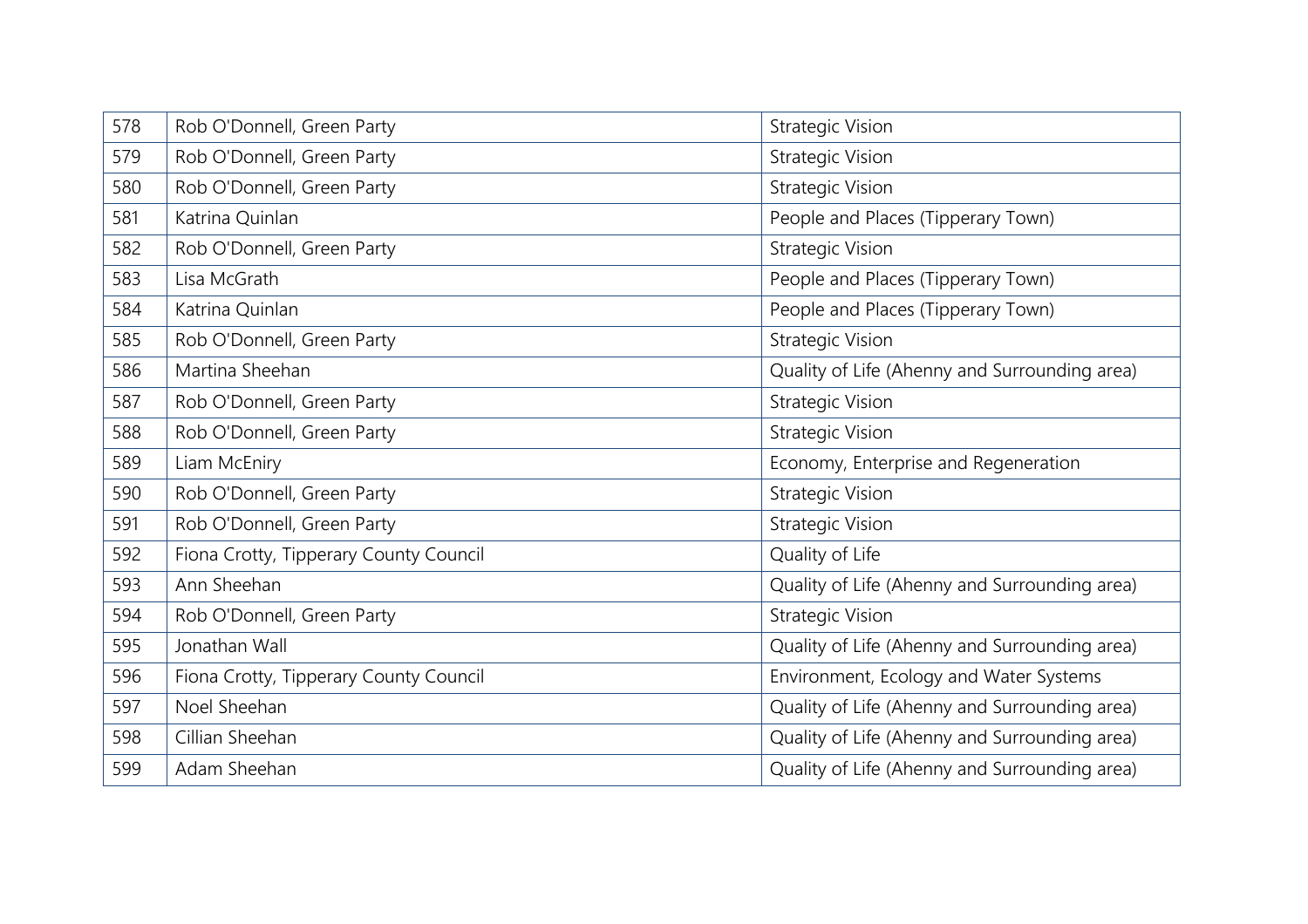| 600                                                                 | Quality of Life (Ahenny and Surrounding area)<br>Ben Sheehan |                                                  |  |
|---------------------------------------------------------------------|--------------------------------------------------------------|--------------------------------------------------|--|
| 601<br>Eileen Brannigan, North Tipperary Community Rail Partnership |                                                              | People and Places                                |  |
| 602                                                                 | Pramukh Gogineni                                             | Land zoning                                      |  |
| 603                                                                 | Louise Byrne, Dublin/Cork Airport Authority                  | Connectivity, Transport and Infrastructure       |  |
| 604                                                                 | <b>Brid Cody Construction Industry Federation</b>            | Economy, Enterprise and Regeneration             |  |
| 605                                                                 | Marie McGrath                                                | Economy, Enterprise and Regeneration             |  |
| 606                                                                 | Alan Hanlon, Department of Education and Skills              | Quality of Life                                  |  |
| 607<br>Irish Water                                                  |                                                              | Connectivity, Transport and Infrastructure       |  |
| 608<br>Ciaran O'Sullivan SLR Consulting - Roadstone                 |                                                              | Economy, Enterprise and Regeneration             |  |
| 609<br>Ciaran O'Sullivan SLR Consulting - Irish Cement              |                                                              | Economy, Enterprise and Regeneration             |  |
| 610<br>Marie Phelan, Tipperary Tourism CLG                          |                                                              | Economy, Enterprise and Regeneration             |  |
| 611                                                                 | Lisa English, Eirgrid PLC                                    | Connectivity, Transport and Infrastructure       |  |
| 612<br>Zoe Freaney                                                  |                                                              | Quality of Life (Ahenny and Surrounding area)    |  |
| 613<br>Quality of Life<br>Rodger Garland, Keep Ireland Open         |                                                              |                                                  |  |
| Milo Power<br>614                                                   |                                                              | Quality of Life (Ahenny and Surrounding area)    |  |
| 615                                                                 | Johnny Slattery                                              | Quality of Life (Record of Protected Structures) |  |
| 616                                                                 | Danielle O'Leary, Shannon Group PLC                          | Economy, Enterprise and Regeneration             |  |
| 617                                                                 | Margaret Murphy, Southern Region Waste Management Office     | Connectivity, Transport and Infrastructure       |  |
| 618                                                                 | Catherine Fyfe, Lough Derg Football Club                     | People and Places                                |  |
| 619                                                                 | Colm Cummins, ESB                                            | Connectivity, Transport and Infrastructure       |  |
| 620                                                                 | Bryan Riney, Southern Regional Assembly                      | <b>Strategic Vision</b>                          |  |
| 621                                                                 | Denis Devane, Irish Wind Energy Association                  | Economy, Enterprise and Regeneration             |  |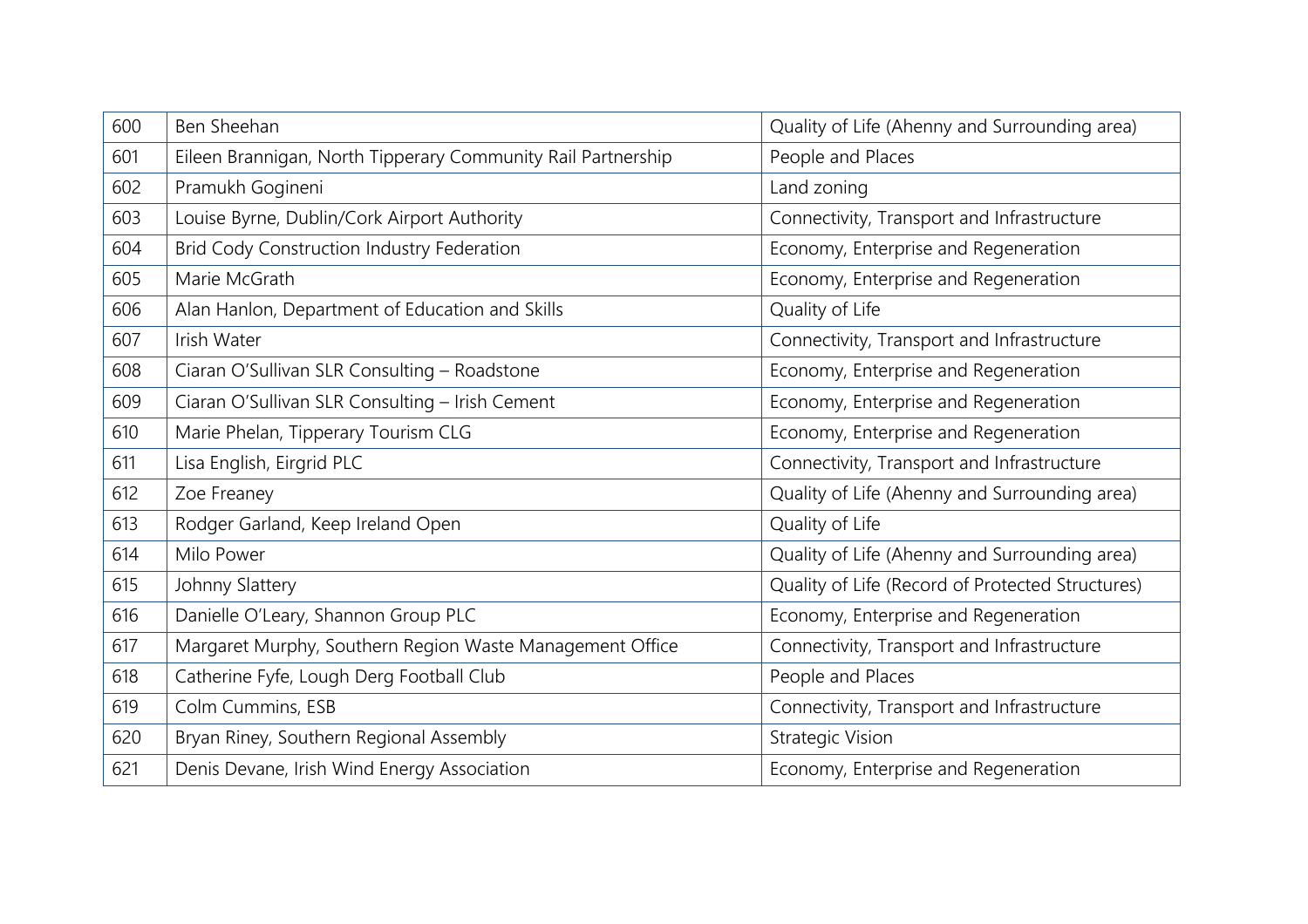| 622<br>Marion O'Dwyer, Newcastle Community Group<br>People and Places   |                                                        |                                               |  |
|-------------------------------------------------------------------------|--------------------------------------------------------|-----------------------------------------------|--|
| 623<br>John Cummins, Engineering Services<br>People and Places          |                                                        |                                               |  |
| 624                                                                     | Cllr Niall Dennehy on Behalf of Emly Community Council | People and Places (Emly)                      |  |
| 625                                                                     | Breda Fitzgerald                                       | Quality of Life (Ahenny and Surrounding area) |  |
| 626                                                                     | Alan Moore                                             | People and Places                             |  |
| 627                                                                     | Ruairi Caisleain, Suircan Community Forum              | Environment, Ecology and Water Systems        |  |
| 628                                                                     | Kevin Cox, An Post                                     | Connectivity, Transport and Infrastructure    |  |
| 629                                                                     | John O Connor, Greensource Energy                      | Economy, Enterprise and Regeneration          |  |
| 630<br>Cllr Annemarie Ryan Shiner<br>People and Places (Tipperary Town) |                                                        |                                               |  |
| 631<br>Lisa McGrath, March4Tipp                                         |                                                        | People and Places (Tipperary Town)            |  |
| 632<br>Sean Landers                                                     |                                                        | Environment, Ecology and Water Systems        |  |
| 633<br>Michael O'Neill, Gas Networks Ireland                            |                                                        | Connectivity, Transport and Infrastructure    |  |
| 634<br>Ed O'Riordan                                                     |                                                        | Environment, Ecology and Water Systems        |  |
| 635<br>Lisa McGrath, Youth Work Ireland                                 |                                                        | People and Places (Tipperary Town)            |  |
| 636<br>Cllr John Carroll<br>People and Places                           |                                                        |                                               |  |
| 637                                                                     | Cllr John Carroll                                      | People and Places (Emly)                      |  |
| 638                                                                     | Cllr Roger Kennedy                                     | People and Places (Emly)                      |  |
| 639                                                                     | Marie Ryan, Tipperary Town Revitalisation Task Force   | People and Places (Tipperary)                 |  |
| 640                                                                     | Aoife McCarthy, Coillte                                | Environment, Ecology and Water Systems        |  |
| 641                                                                     | Phoebe Duvall, An Taisce                               | Quality of Life                               |  |
| 642                                                                     | Strategic Vision (Equine)<br>Kerry Ryan                |                                               |  |
| 643                                                                     | Conor O'Brien, Knockmealdown Active                    | Environment, Ecology and Water Systems        |  |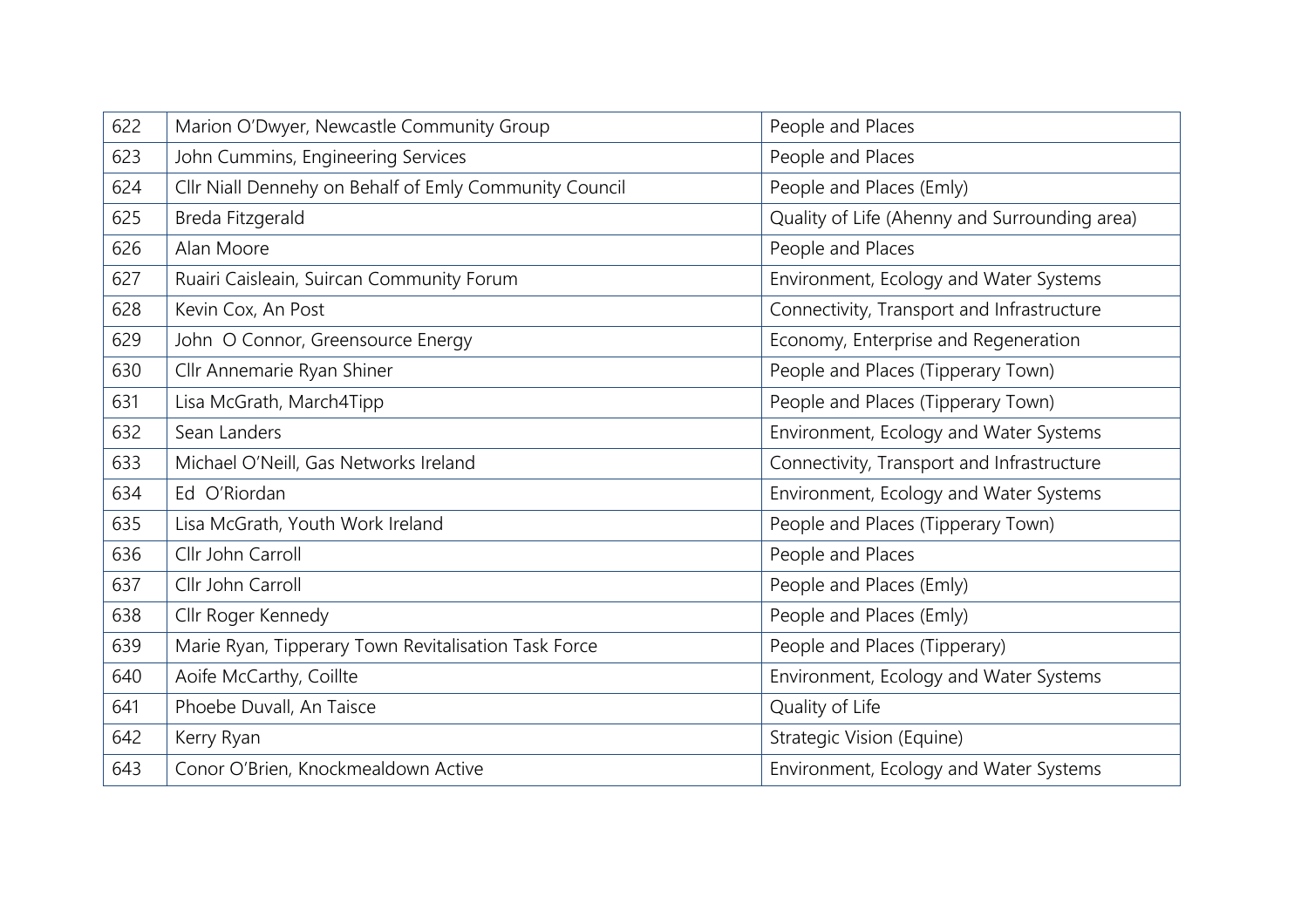| 644 | Cliona Ryan, Silvermines Hydro Electric Power Station                                                               | Economy, Enterprise and Regeneration          |  |
|-----|---------------------------------------------------------------------------------------------------------------------|-----------------------------------------------|--|
| 645 | Amanda Walsh, Bord na Mona                                                                                          | Economy, Enterprise and Regeneration          |  |
| 646 | Isabel Cambie, South Tipperary Development Company                                                                  | Economy, Enterprise and Regeneration          |  |
| 647 | Patricia McHale                                                                                                     | People and Places (Tipperary)                 |  |
| 648 | Owen Shinkwin, National Transport Authority                                                                         | Connectivity, Transport and Infrastructure    |  |
| 649 | Sean Fay                                                                                                            | People and Places                             |  |
| 650 | Mairead Sheehan                                                                                                     | Quality of Life (Ahenny and Surrounding area) |  |
| 651 | Michael Murray, North Tipperary Development Company                                                                 | Economy, Enterprise and Regeneration          |  |
| 652 | Cllr Marie Murphy, Cllr Michael Fitzgerald, Cllr Micheal Anglim                                                     | People and Places                             |  |
| 653 | Brenda Ryan, North and South Tipperary County Executive, Irish Farmers<br>Association                               | Economy, Enterprise and Regeneration          |  |
| 654 | Sean Woods, Office of the Planning Regulator                                                                        | <b>Strategic Vision</b>                       |  |
| 655 | Darren Farrell                                                                                                      | People and Places                             |  |
| 656 | William Shortall, North and South Tipperary County Executive, Irish<br><b>Farmers Association</b>                   | Economy, Enterprise and Regeneration          |  |
| 657 | PJ O'Meara, Cahir Historical society                                                                                | Environment, Ecology and Water Systems        |  |
| 658 | Michael Murphy, Development Applications Unit, Department of<br>Tourism, Culture, Arts, Gaeltacht, Sport and Media. | Quality of Life                               |  |
| 659 | Elisa O'Donovan, Community Development Officer, Mental Health   People and Places<br>Reform                         |                                               |  |
| 660 | Sean Francis O'Farrell                                                                                              | Environment, Ecology and Water Systems        |  |
| 661 | David Shee                                                                                                          | Quality of Life (Ahenny and Surrounding area) |  |
| 662 | Victor Shee                                                                                                         | Quality of Life (Ahenny and Surrounding area) |  |
| 665 | Donal Devaney Chairperson, Ballycommon Village Residents Assoc.                                                     | People and Places                             |  |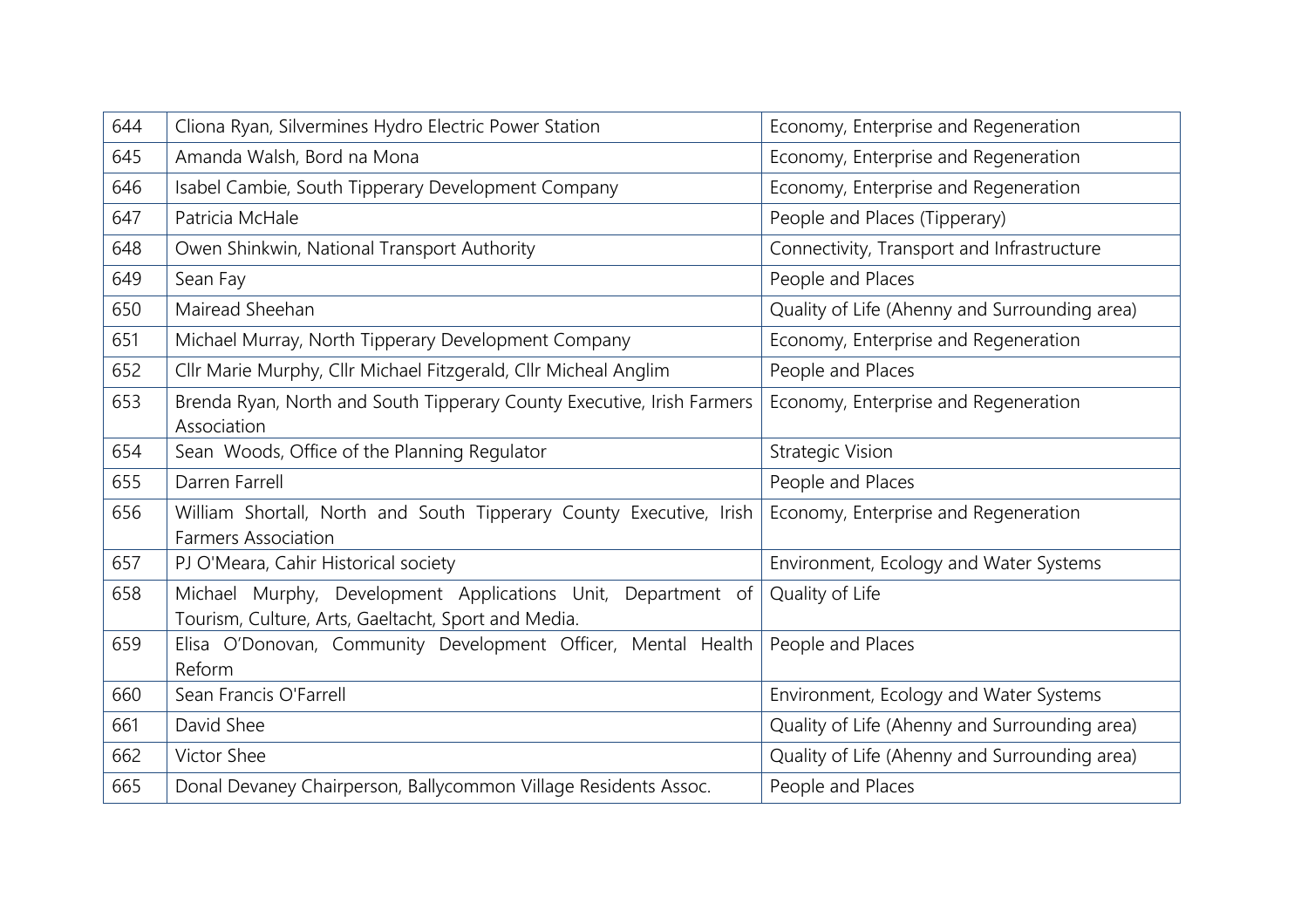### Policy Documents, Guidelines and Plans to inform the Draft CDP

International Policy and Directives

UN (1992) The Convention on Biological Diversity (CBD)

UNESCO (1972) The Convention for the Protection of the World Cultural and Natural Heritage

Council of Europe (1996) The Pan-European Biological and Landscape Diversity Strategy

Council of Europe (1996) The European Landscape Convention 2000.

EU Marine Strategy Framework Directive (MSFD)

EU The Marine Spatial Planning Directive (MSP)

EU Water Framework Directive (WFD)

EU Floods Directive

EU Strategic Environmental Assessment Directive

EU Urban Waste Water Treatment Directive

EU Birds Directive and Habitats Directives

EU Nitrates Directive

EU Environmental Noise Directive

EU Green Infrastructure Strategy

UN (2015) Paris Agreement

UN (2015) 2030 Agenda for Sustainable Development (including Sustainable Development Goals)

EU 2020 and 2030 climate and energy targets as well as longer term 2040 and 2050 milestones and targets

Covenant of Mayors for Climate and Energy

National Legislation

Planning and Development Act and Regulations, 2000 to 2020 (as amended).

Local Government Reform Act, 2014 (as amended)

Maritime Area and Foreshore (Amendment) Bill, 2013

Water Services Acts, 2007 to 2017

Protection of the Environment Act, 2003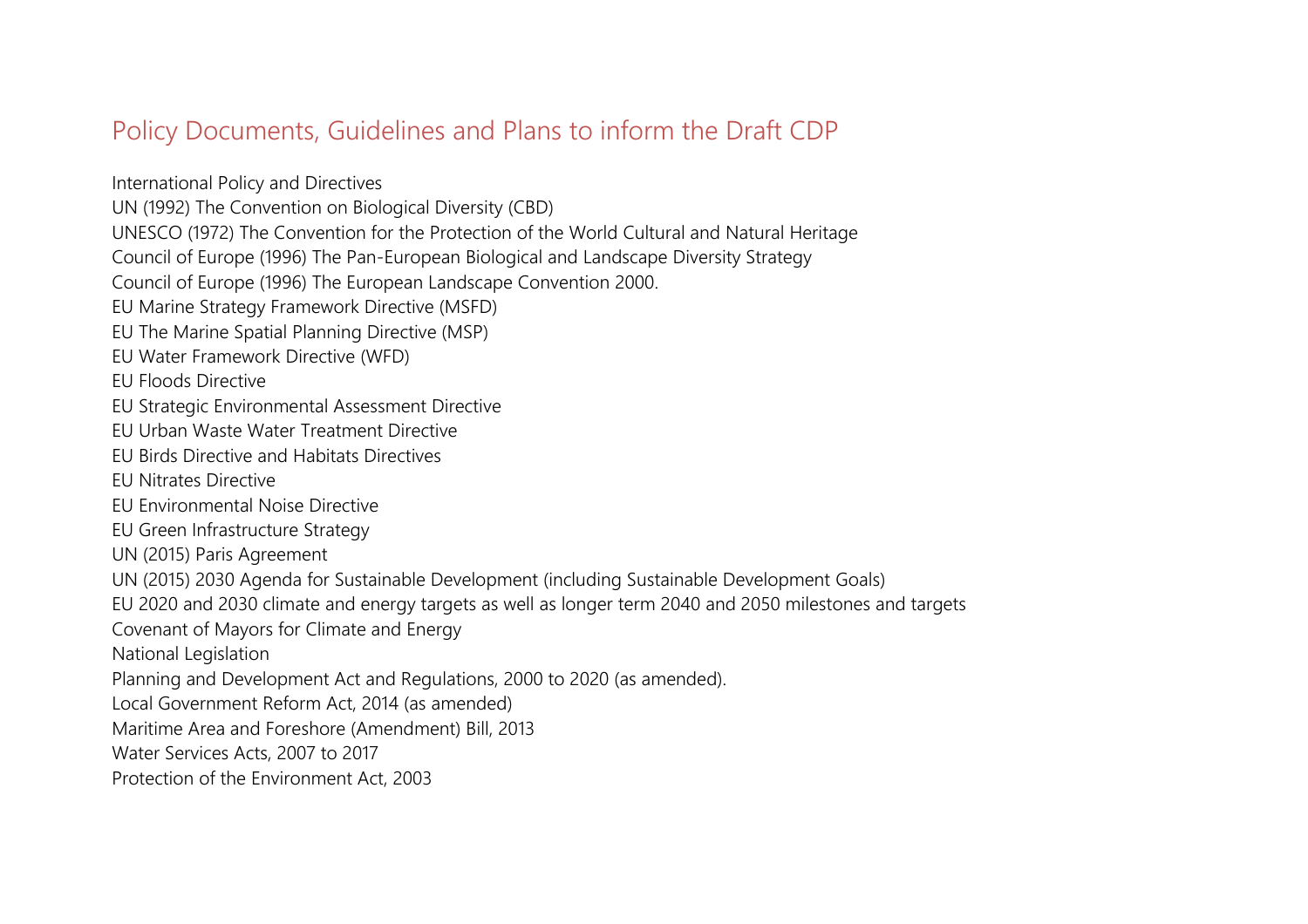Wildlife (Amendment) Act 2000 Architectural Heritage (National Inventory) and Historic Monuments (Miscellaneous Provisions) Act, 1999 Heritage Act, 1995 National Monuments Acts, 1930-1994

National Policy

Government of Ireland (2020) A Roadmap for Social Inclusion: Ambitions, Goals and Commitments 2020-2025 DHPLG (2019) Draft Revised Wind Energy Development Guidelines DTTaS (2019) National Sports Policy 2018 - 2027 Government of Ireland (2019) Housing Options for Our Aging Population Government of Ireland (2019) National Student Accommodation Policy Government of Ireland (2019) Climate Action Plan to Tackle Climate Breakdown. Housing Agency (2019) Designing Housing to Meet the Needs of All Government of Ireland (2018) Project Ireland 2040 – National Development Plan 2018-2027 Government of Ireland (2018) Project Ireland 2040 – National Planning Framework 2018 - 2040 Government of Ireland (2018) Implementation Roadmap for the National Planning Framework Government of Ireland (2018) National Vacant Housing Reuse Strategy 2018-2021 Government of Ireland (2018) River Basin Management Plan 2018 - 2021 Housing Agency (2018) Rebuilding the Irish Neighbourhood Housing Agency and Urban Agency (2018) Quality Apartments and Urban Housing DCCAE (2018) National Adaptation Framework: Planning for a Climate Resilient Ireland DHPLG (2018) Sustainable Urban Housing, Design Standards for New Apartments: Guidelines for Planning Authorities DHPLG (2018) Urban Development and Building Heights: Guidelines for Planning Authorities DHPLG (2018) Guidelines for Local Authorities and An Bord Pleanála on Carrying Out Environmental Impact Assessments DHPLG (2018) Draft Water Services Guidelines for Planning Authorities DCCAE (2017) National Mitigation Plan 2017 DCCAE (2017) Energy Efficiency Action Plan for Ireland #4 2017-2020 DHPCLG (2017) Part V of the Planning and Development Act: Guidelines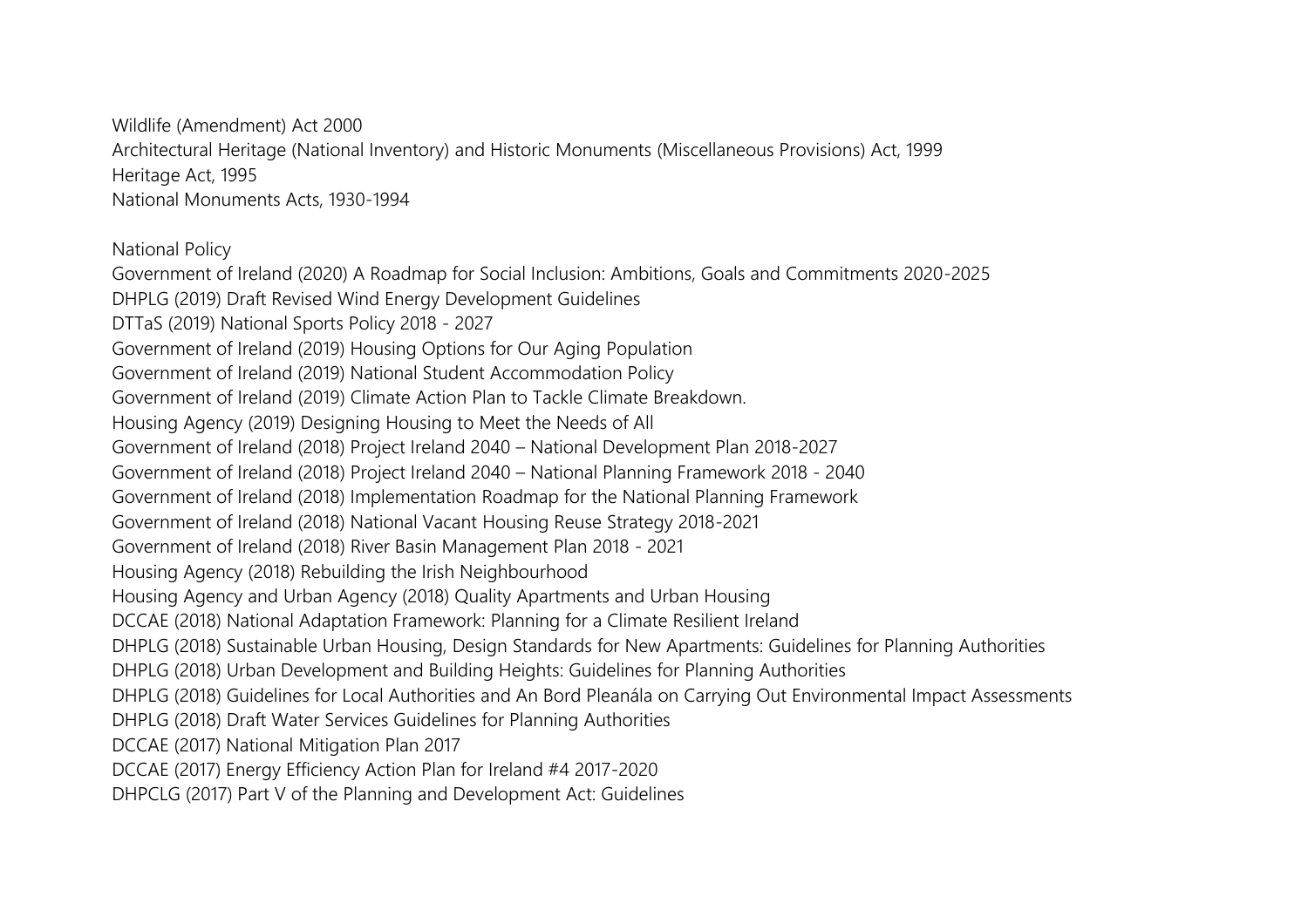DHPCLG (2017) Interim Guidelines for Planning Authorities on Statutory Plans Renewable Energy and Climate Change

DCCAE (2016) Our Sustainable Future Progress Report 2015

DHPCLG (2016) Strategy for the Rental Sector

DOH (2016) Obesity Policy and Action Plan - A Healthy Weight for Ireland

Government of Ireland (2016) Rebuilding Ireland Action Plan for Housing and Homelessness

DoTTS, DoH (2016) National Physical Activity Plan DCENR (2015) Ireland's Transition to a Low Carbon Energy Future

DECLG (2015) Sustainable Urban Housing, Design Standards for New Apartments: Guidelines for Planning Authorities

Irish Water (2015) Water Services Strategic plan

DAHG (2014) National landscape Strategy for Ireland

DECLG (2014) Social Housing Strategy 2020: Support, Supply and Reform

DCENR (2013) National Digital Strategy for Ireland

DECLG (2013) Local Area Plans: Guidelines for Planning Authorities

DECLG (2013) Manual for Local Area Plans

DECLG (2013) Guidelines for Planning Authorities and An Bord Pleanála on carrying out Environmental Impact Assessment

DECLG (2013) Development Contributions: Guidelines for Planning Authorities

DECLG (2019) Design Manual for Urban Roads and Streets

DECLG (2013) Homelessness Policy Statement

DOH (2013) National Physical Activity Plan – Get Ireland Active

DOH (2013) National Positive Aging Strategy

DECLG (2012) Spatial Planning and National Roads: Guidelines for Local Authorities

DECLG (2012) Retail Planning: Guidelines for Planning Authorities

DECLG (2012) Retail Design Manual

DECLG (2012) Section 261A of the Planning Act and Development Act: Guidelines for Planning Authorities

DECLG (2012) A Resource Opportunity – Waste Management Policy in Ireland

DECLG (2012) Our Sustainable Future – A Framework for Sustainable Development for Ireland

DCENR (2012) Renewable Energy Strategy 2012-2020

DoT (2012) Smarter Travel: A New Transport Policy for Ireland 2009-2020

DoT (2012) Traffic Management Guidelines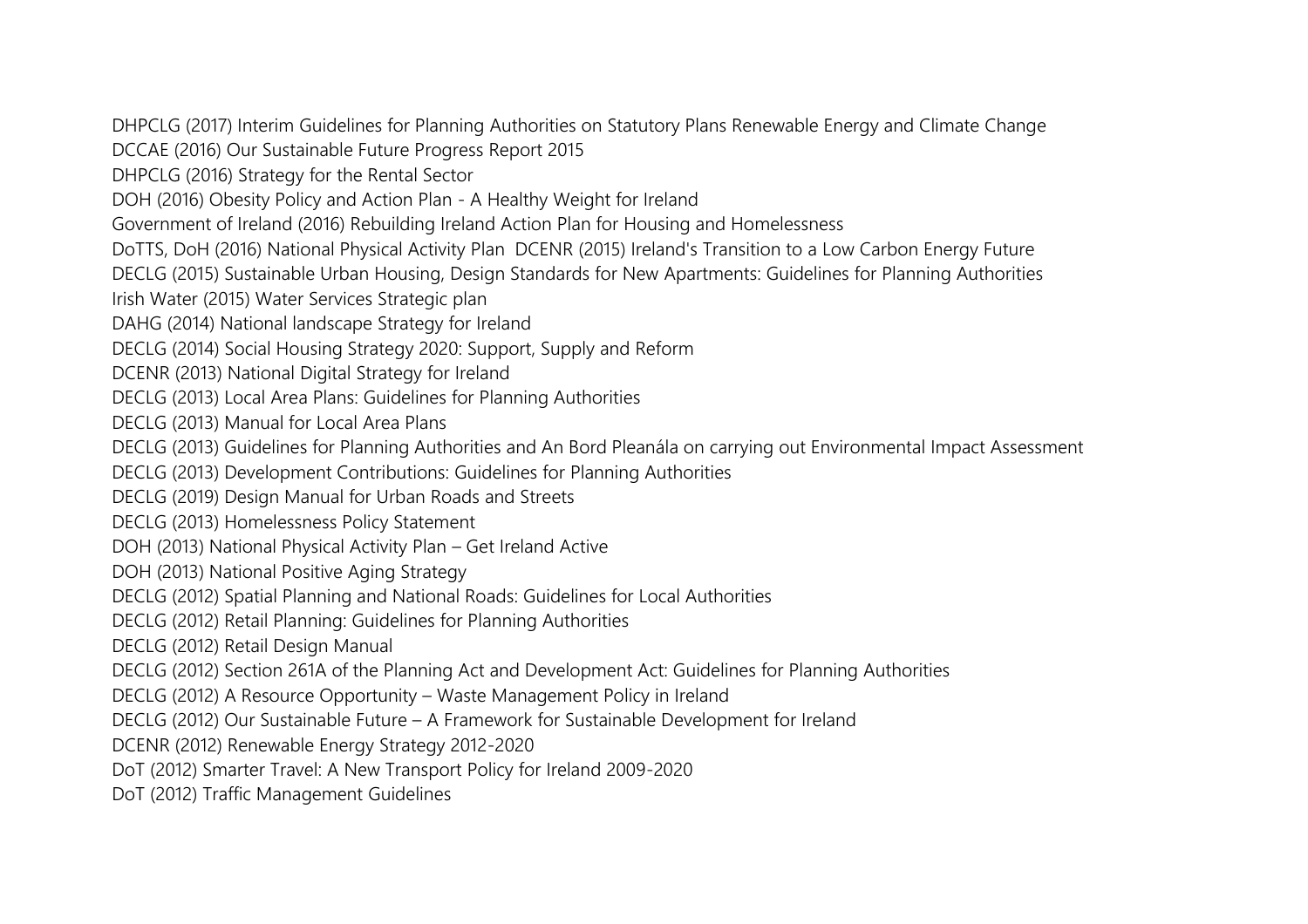NDA (2012) Building for Everyone: A Universal Design Approach

DECLG (2011) Managing Unfinished Housing Developments Guidance Manual

DECLG (2011) National Housing Strategy for People with a Disability 2011-2016

DECLG (2011) Drainage and Reclamation of Wetlands: Draft Guidelines for Planning Authorities

DEHLG (2011) Architectural Heritage Protection: Guidelines for Planning Authorities

NDA and DAHG (2011) Access: Improving the Accessibility of Historic Buildings and Places

NTA (2011) National Cycle Manual

DEHLG (2010) Guidance Note on Core Strategies

Government of Ireland (2010) The National Renewable Energy Action Plan

DEHLG (2009) Appropriate Assessment of Plans and Projects in Ireland: Guidance for Planning Authorities

DEHLG (2009) The Planning System and Flood Risk Management: Guidelines for Planning Authorities

DEHLG (2009) Sustainable Residential Development in Urban Areas (Cities, Town and Villages): Guidelines for Planning Authorities

DEHLG (2009) Urban Design Manual A Best Practice Guide

DoT (2009) - National Cycle Policy Framework

DEHLG, DES (2008) The Provision of Schools and the Planning System: A Code of Practice

DEHLG (2007) Development Management: Guidelines for Planning Authorities

DEHLG (2007) Development Plans DEHLG (2005) - Sustainable Rural Housing

DEHLG (2007) National Climate Change Strategy 2007-2012

DEHLG (2006) Wind Energy Development: Guidelines for Planning Authorities

DEHLG (2005) Sustainable Rural Housing: Guidelines for Planning Authorities

DEHLG (2004) Implementation of the SEA Directive: Guidelines for Regional Authorities and Planning Authorities

DEHLG (2004) Quarries and Ancillary Activities: Guidelines for Planning Authorities

NDA (2004) National Disability Strategy

DAHGI (2002) National Heritage Plan

DEHLG (2003) Architectural Heritage: Protection for Places of Public Worship: Guidelines for Planning Authorities

DEHLG (2003) Funfair and Fairground Equipment: Guidelines for Planning Authorities

DOELG (2001) Childcare Facilities: Guidelines for Planning Authorities

DEHLG (2000) Draft Landscape and Landscape Assessment: Guidelines for Planning Authorities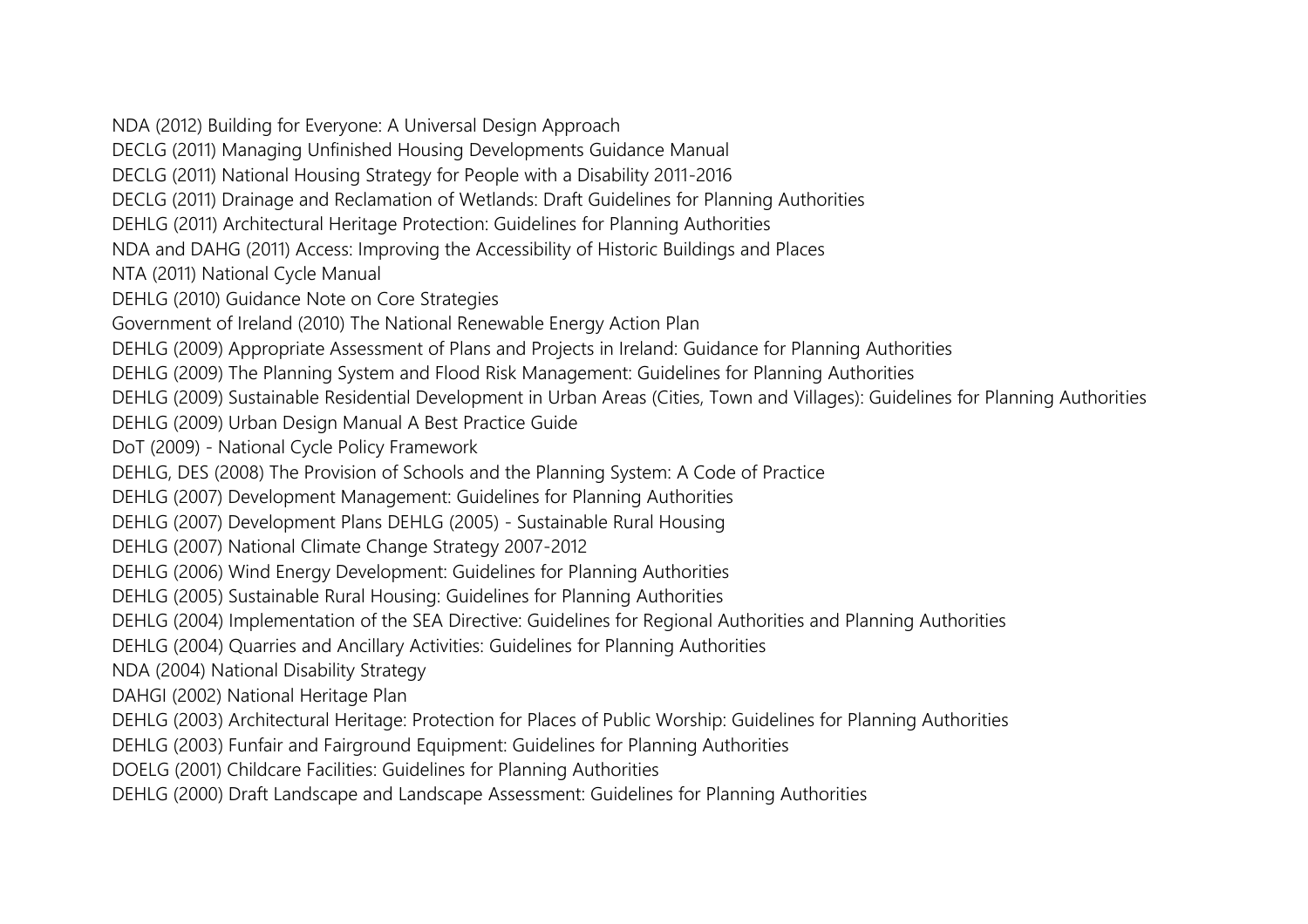DAHGI (1999) Framework and Principles for the Protection of the Archaeological Heritage DOELG (1996) Telecommunications Antennae Support Structures: Guidelines for Planning Authorities DOE (1994) Tree Preservation: Guidelines for Planning Authorities

Regional Plans and Policy SRA (2020) Regional Spatial and Economic Strategy 2020-2031 Government of Ireland (2018) Action Plan for Jobs Southern Region Waste Management Plan 2015-2021 OPW (2012-present) CFRAM Study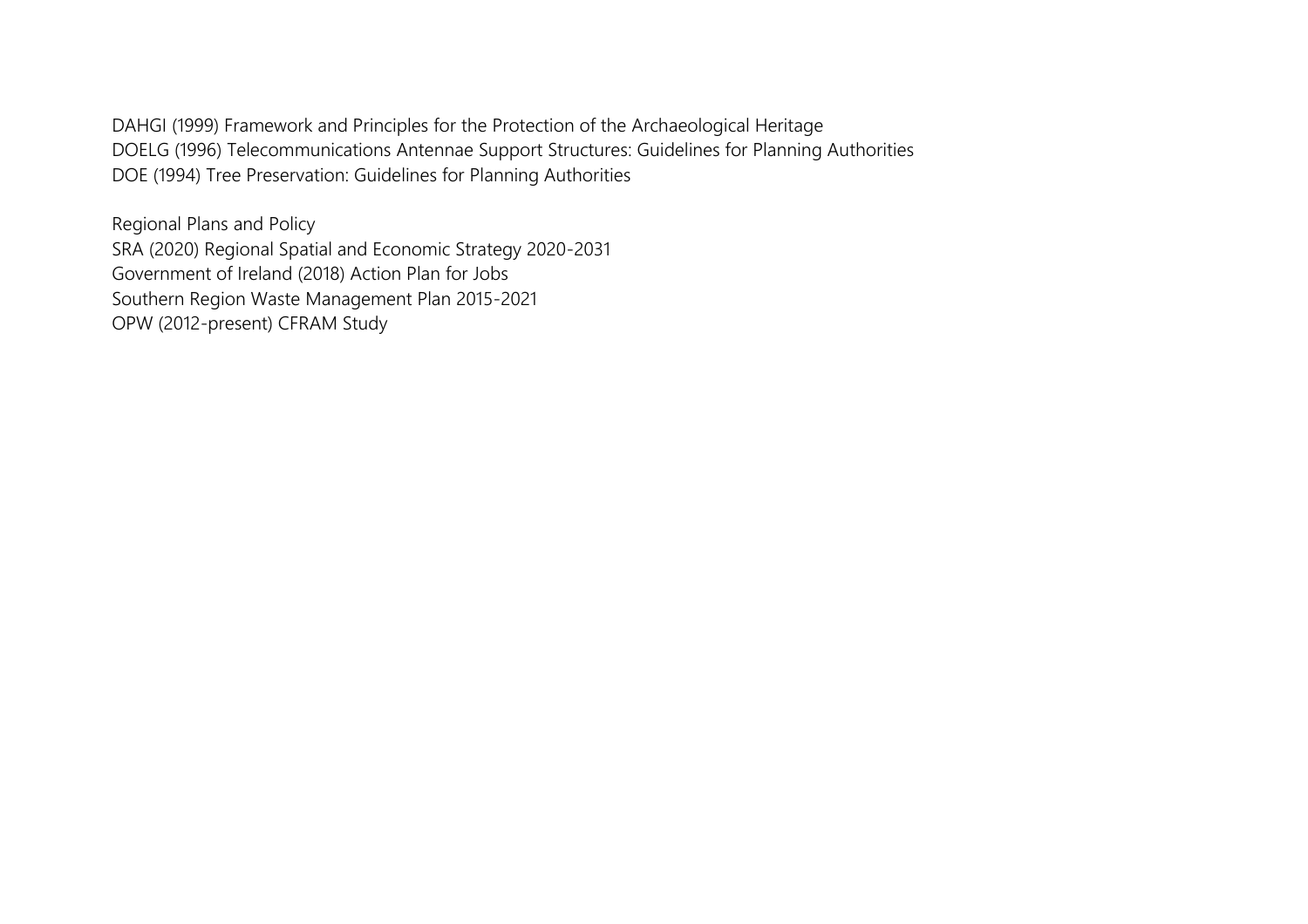## Consultation Strategy

The Pre-Draft 'Have your Say' consultation stage commenced on the 18<sup>th</sup> of September 2020 and closed on the 16<sup>th</sup> November 2020. A wide range of initiatives and actions were held to ensure that stakeholders and communities were fully informed of the process. Details of the consultation programme are set out below;

| Item                                     | Comment                                                                                                                                                                                                                                                                                                                                                                                                                |
|------------------------------------------|------------------------------------------------------------------------------------------------------------------------------------------------------------------------------------------------------------------------------------------------------------------------------------------------------------------------------------------------------------------------------------------------------------------------|
| Briefing Sessions<br>for all Councillors | Briefing sessions were held in the Dome in Thurles, on 22th and 23rd July 2020. Background papers and<br>presentations were circulated.                                                                                                                                                                                                                                                                                |
| <b>Branding</b>                          | A Graphic Designer (One Little Studio) was procured to develop a distinctive style set and brand to apply for the<br>two-year County Development Plan review process. This has been applied to all communications i.e. Issues Paper,<br>Website, Twitter, E-mails, publications etc.<br>Comhairie Contae Thiobraid Árann<br><b>A new Tipperary County</b><br>Development Plan 2022 - 2028<br><b>Shaping Our Future</b> |
| Dedicated<br>Website                     | A dedicated website will remain live for the full 2 year Plan-Preparation process. This is colourful and easy to<br>navigate and updated regularly. This is the main source of information for the Plan-Making process and is located<br>at https://www.tipperarycoco.ie/cdp                                                                                                                                           |
| Publications                             | The following publications have been made available to the public to date:                                                                                                                                                                                                                                                                                                                                             |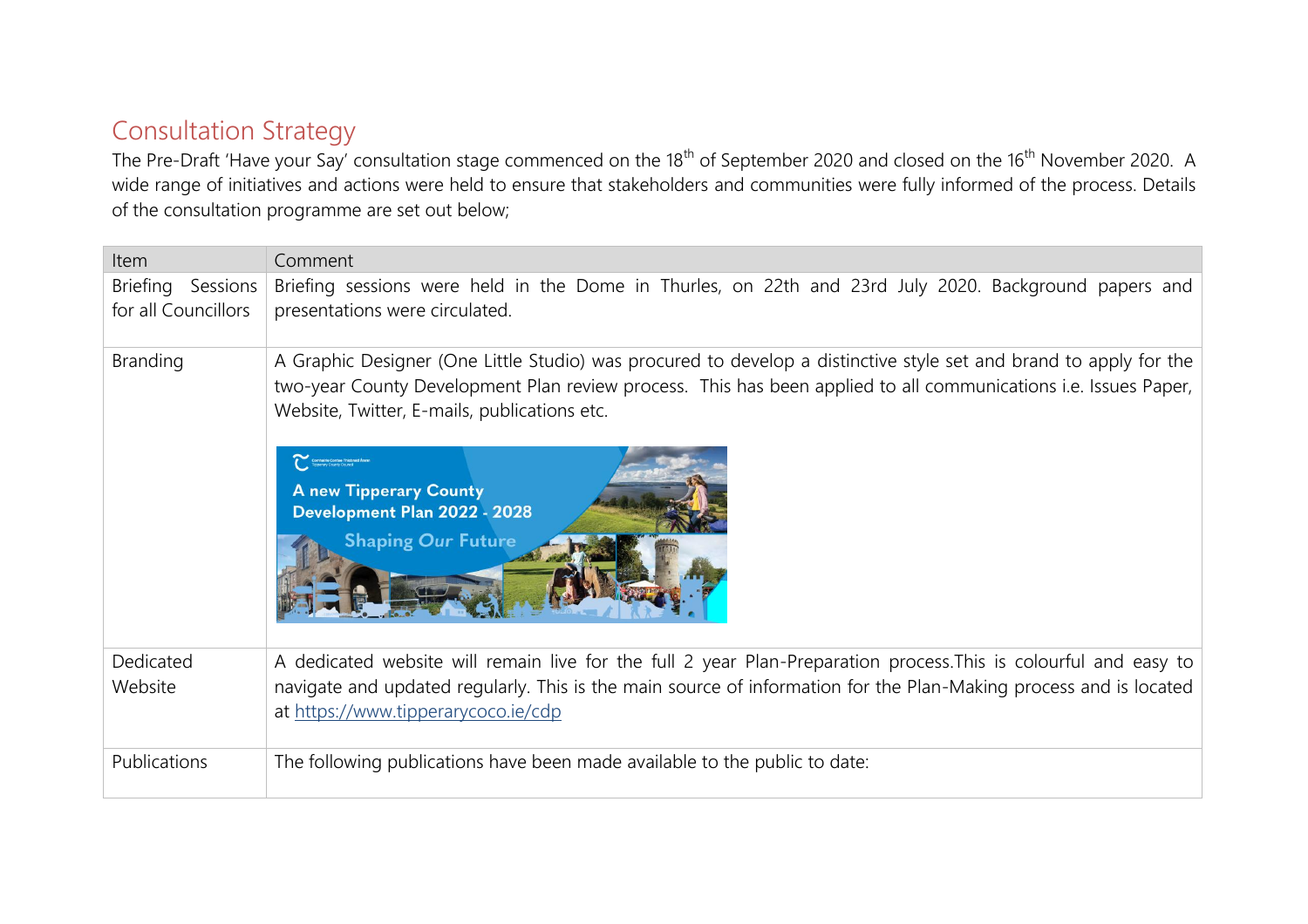|                                           | Strategic Issues Paper<br>Background Papers X 3<br>Children's Activity Sheet<br>Section 11 Notice                                                                                                                                                                                                                                                                                                                                                                                       |
|-------------------------------------------|-----------------------------------------------------------------------------------------------------------------------------------------------------------------------------------------------------------------------------------------------------------------------------------------------------------------------------------------------------------------------------------------------------------------------------------------------------------------------------------------|
| Submissions                               | Submissions were invited to be made via the dedicated website, by email cdp@tipperarycoco.ie and by post. All<br>submissions received were acknowledged, given a unique reference number and uploaded to the dedicated<br>website, where they are available for viewing. GDPR requirements were adhered to at all times.                                                                                                                                                                |
| Children                                  | In order to encourage the input of children, an Activity Work sheet focused on Planning Tipperary and Climate<br>Action was made available on the website, details were circuited to all schools in the County. Children were also<br>explicitly encouraged to make a written submission. In order to encourage input from children in general, a<br>Schools Competition is open until next June, this is seeking input from schools to provide suggestions for 'The<br>Town I'd Like'! |
| Motion Graphic                            | In order to make the plan-making process as accessible and understandable as possible, a simple motion graphic<br>was prepared by our Graphic Designers and is available on the website and social media.                                                                                                                                                                                                                                                                               |
| <b>Targeted Notices</b>                   | Notices and invitation to make a submission issued directly to:<br>33 Statutory Consultees<br>70 Non statutory consultees<br>150 Primary Schools and 3 special education schools<br>30 secondary schools                                                                                                                                                                                                                                                                                |
| Public<br>Participation<br><b>Network</b> | The Planning Section and the PPN Co-ordinator worked closely together to get the Plan-making process and<br>message out to approximately 1200 community groups and organisations.                                                                                                                                                                                                                                                                                                       |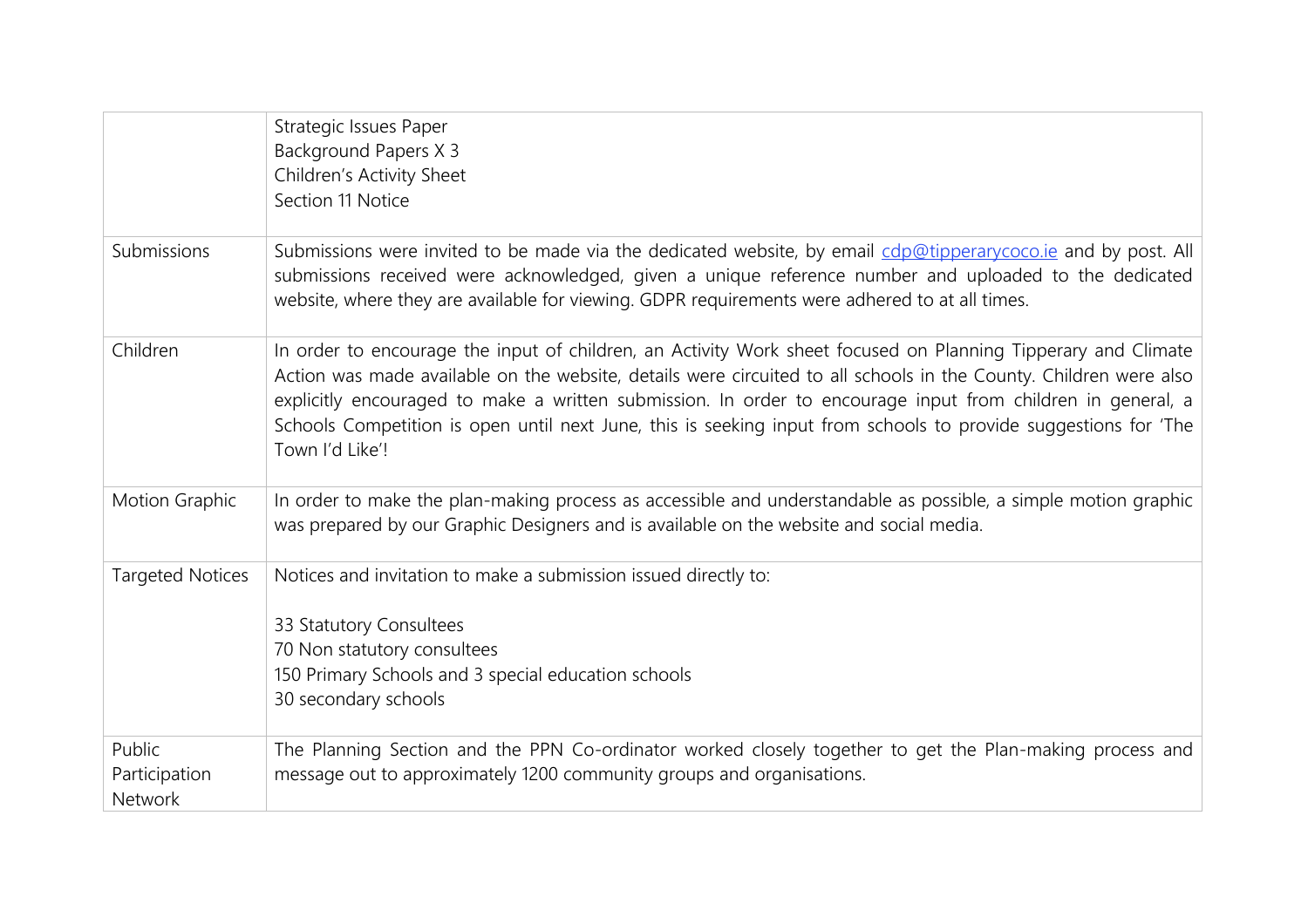| Twitter                                                    | The dedicated planning twitter account @planningtipp was widely used to deliver the message of public<br>participation.                                                                                                                                                                                                                                                                                          |
|------------------------------------------------------------|------------------------------------------------------------------------------------------------------------------------------------------------------------------------------------------------------------------------------------------------------------------------------------------------------------------------------------------------------------------------------------------------------------------|
| Newspaper<br><b>Notices</b><br>and<br>publications         | Section 11 Notice was published in 4 local Tipperary newspapers and a press release was made available.<br>Targeted 'press release' including publications such as the 'In This Together' Tipperary newsletter, the Public<br>Participation Network newsletter and the Tipperary County Council publication 'Our Times'.                                                                                         |
| Libraries,<br>Civic<br>Offices and<br><b>MD</b><br>Offices | Posters were erected in the Civic offices at Nenagh and Clonmel and copies of the Issues Paper were made<br>available at all civic offices and the public libraries.                                                                                                                                                                                                                                             |
| Meetings<br>by<br>appointment and<br>queries               | Meetings were invited for the following dates and locations:<br>6th October 2020 Civic Offices, Nenagh, E45A099<br>7th October 2020 Civic Office, Clonmel, E91N512<br>8th October 2020 Civic Offices, Thurles, E41KA44<br>13th October 2020 Civic Offices, Carrick on Suir, E32YV00<br>14th October 2020 Civic Offices, Tipperary Town, E34WD51<br>Phone calls were invited and returned throughout the process. |
| Radio Interview                                            | Tipp Mid West Radio Monday 12 <sup>th</sup> October.<br>Tipp FM Tuesday 10 <sup>th</sup> November.                                                                                                                                                                                                                                                                                                               |
| Webinars<br>and<br><b>Group Meetings</b>                   | SPC Wednesday 9 <sup>th</sup> July<br>PPN Tuesday 20 <sup>th</sup> October<br>LCDC Monday 19 <sup>th</sup> October<br>SPC Wednesday 21 <sup>st</sup> October<br>Comhairle na nOg 3 <sup>rd</sup> November                                                                                                                                                                                                        |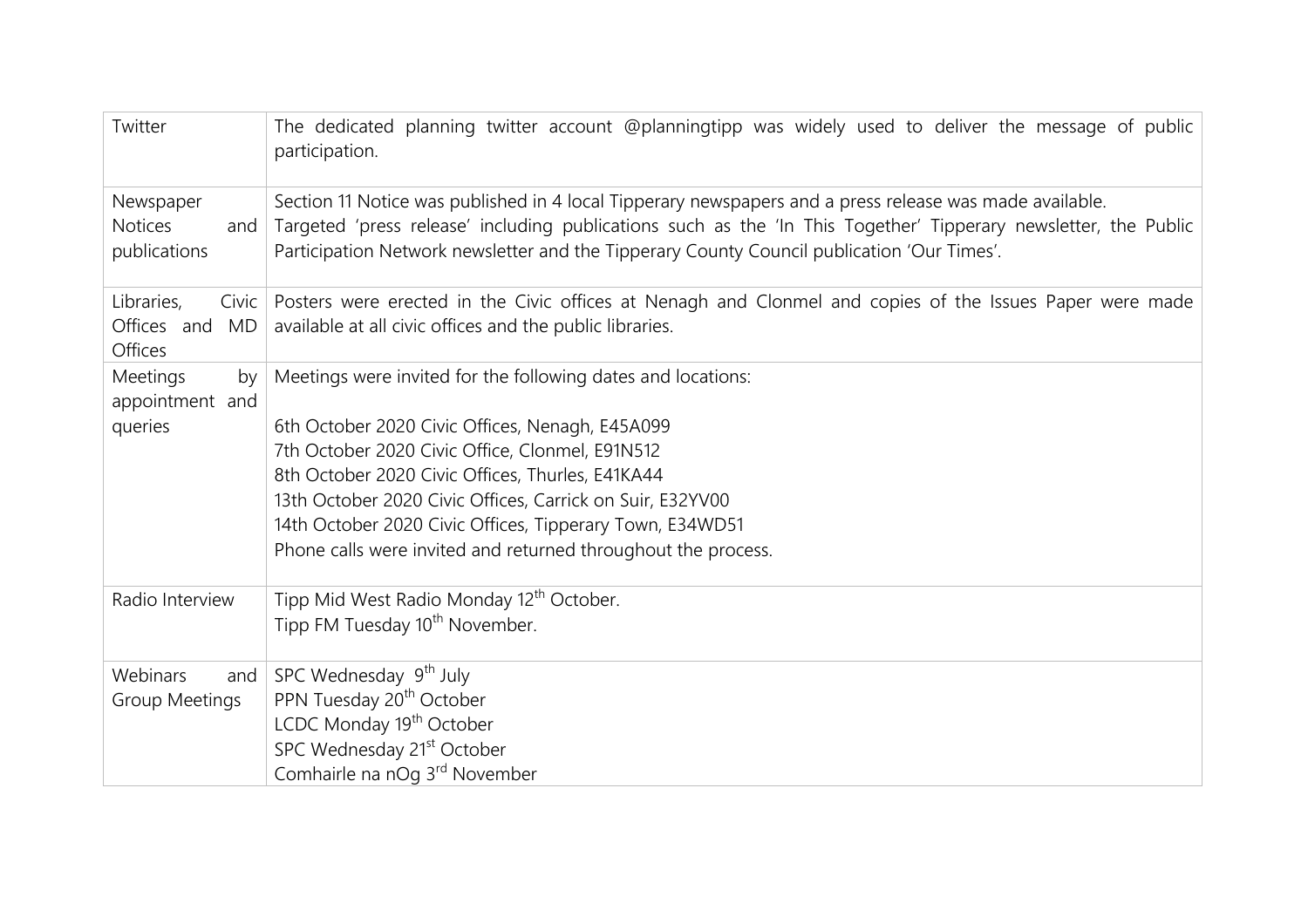### Section 11 Notice

Pre-Draft Public Consultation Phase on the Proposed Tipperary County Development Plan 2022 – 2028

Notice is hereby given in accordance with Section 11 of the Planning and Development Acts 2000 (as amended) that Tipperary County Council intends to review the South Tipperary County Development Plan 2009-2015 (as extended) and the North Tipperary County Development Plan 2010- 2016 (as extended) and to prepare a new County Development Plan for its functional area for the period 2022-2028.

The Plan will set out an overall strategy for the proper planning and sustainable development of the County. It will set out a policy framework and a Core Strategy vision, within which development in Tipperary will be facilitated and managed over the six-year period of the Plan. The Plan will be collaborative and strategic, and provide direction for the planning of Tipperary within the context of national and regional planning frameworks.

### Strategic Environmental Assessment and Appropriate Assessment

Pursuant to the Planning and Development (Strategic Environmental Assessment) Regulations 2004 (as amended), the Planning Authority proposes to carry out an environmental assessment as part of the review of the existing development plans and the preparation of a new Plan. The Planning Authority will prepare an environmental report of the likely significant effects on the environment of implementing the new Plan. Pursuant to the Habitats Directive (92/43/EEC) (as amended), screening for Appropriate Assessment and, where relevant, an Appropriate Assessment of implementing the new Plan will also be undertaken.

#### Public Consultation

The preparation of the new Plan is now underway with the commencement of an 8-week public consultation period from Friday 18th of September 2020 to 4pm Monday 16th of November 2020 (inclusive).

In order to stimulate debate and encourage participation in this process an Issues Paper has been prepared and is available for inspection online at <https://www.tipperarycoco.ie/planning> or at the following locations, during normal opening hours until 4pm Monday 16<sup>th</sup> of November 2020:

Civic Offices, Tipperary County Council, Clonmel, Co. Tipperary, E91N512. Civic Offices, Tipperary County Council, Nenagh, Co. Tipperary, E45A099. Municipal District Office, Tipperary County Council, Carrick on Suir, Co. Tipperary, E32 YV00.

Municipal District Office, Tipperary County Council, Thurles, Co. Tipperary, E41KA44.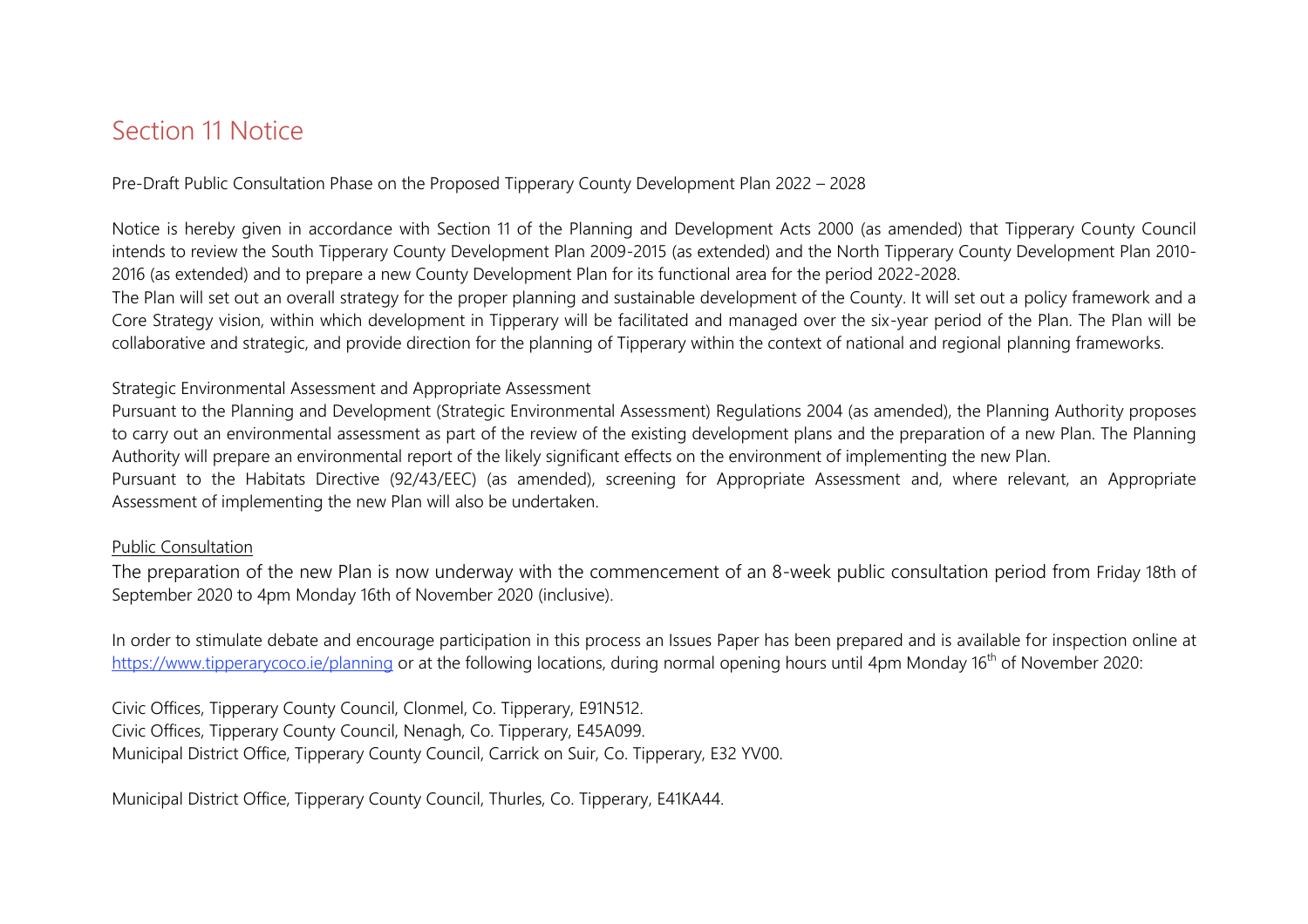Municipal District Office, Tipperary County Council, Tipperary Town, Co. Tipperary, E34 WD51.

All Tipperary County Council Libraries.

#### Making a Submission

You are invited to make a submission/observation and have your say in the preparation of the new Plan. Public input at this stage of the planmaking process is vitally important to ensure that the adopted Plan reflects public concerns and aspirations. You are invited to make a submission/observation via the following mediums:

Online: <https://www.tipperarycoco.ie/cdp> Email: [cdp@tipperarycoco.ie](mailto:cdp@tipperarycoco.ie)

In writing to either:

| County Development Plan Review,    | County Development Plan Review,    |
|------------------------------------|------------------------------------|
| Planning Policy and Projects Unit, | Planning Policy and Projects Unit, |
| Tipperary County Council,          | Tipperary County Council,          |
| Civic Offices,                     | Civic Offices,                     |
| Nenagh,                            | Clonmel,                           |
| Co. Tipperary                      | Co. Tipperary                      |
| E45A099                            | E91N512                            |

Important things to note in making your submission:

- Please insert the heading *'County Development Plan Review'* on your submission.
- Please make sure your submission is in one medium only i.e. via on-line form, email or by post.
- All submissions must include your name and contact address, a map (where appropriate), and where relevant, details of any organisation, community

group or company, which you represent.

• Submissions or observations can be on a topic that you think is relevant to the proper planning and sustainable development of County Tipperary.